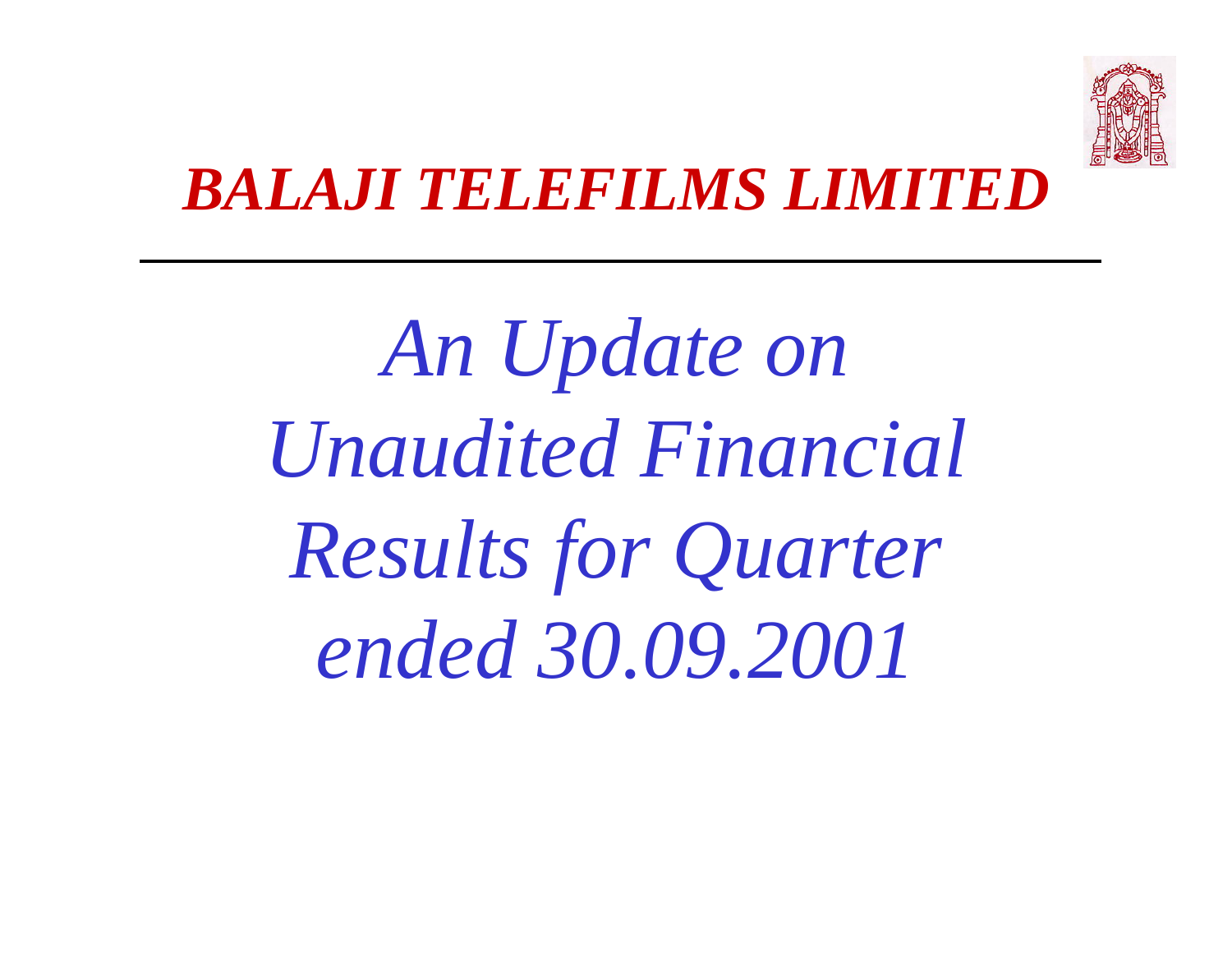

# **HIGHLIGHTS**

- Achieved Sales Turnover of Rs. 236.21 millions in Q2 against Rs. 236.58 millions in Q1 on the back of 18% increase in overall realisation per hour.
- Profit After Tax of Rs. 66.24 millions in Q2 against Rs. 49.39 millions in Q1 clocking growth of 34%.
- PBIDT Margin improved significantly to 39.91% in Q2 against 30.81 % in Q1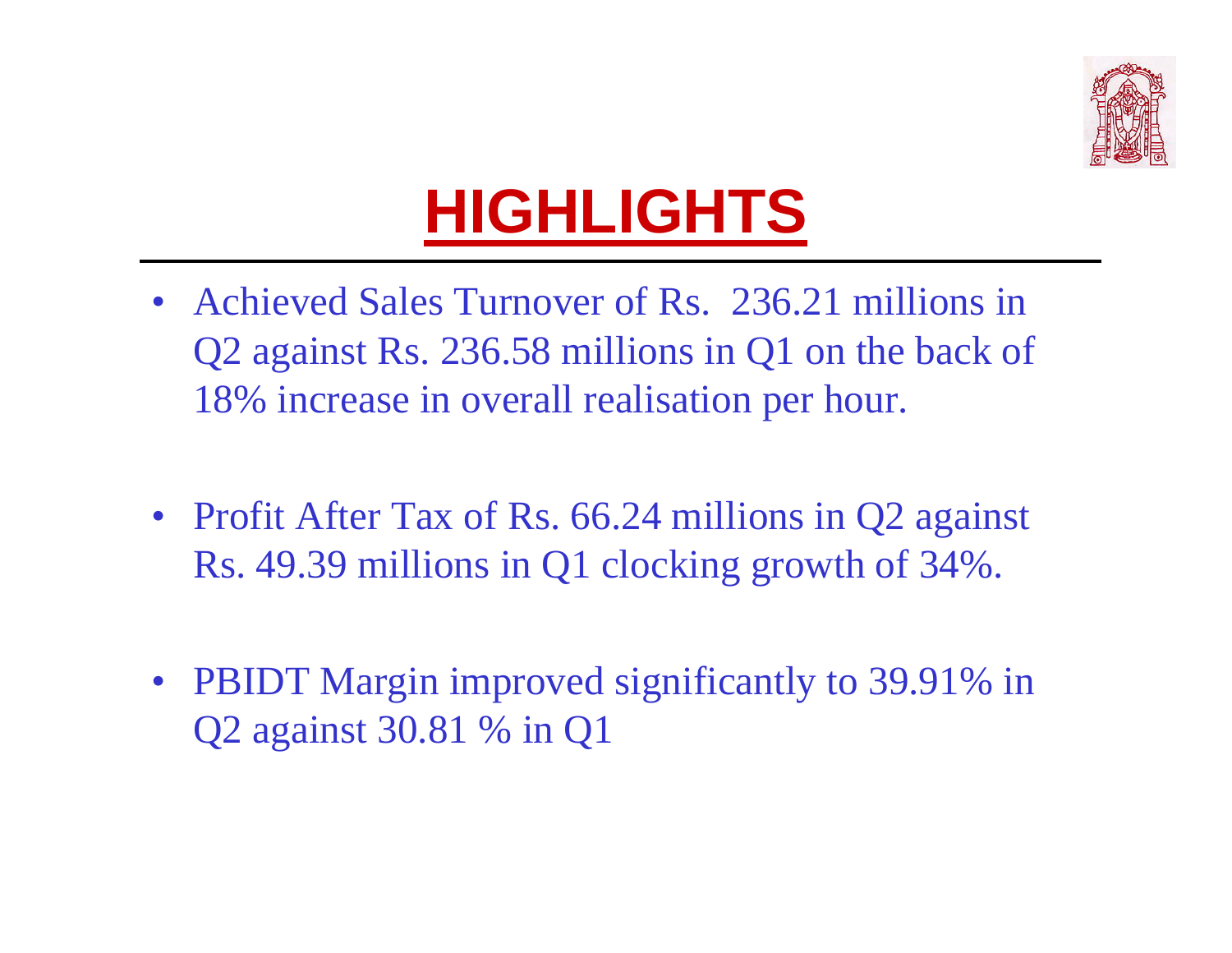

# **HIGHLIGHTS (cont..)**

- $\bullet$  PAT Margin improved significantly to 28.04 % in Q2 against 20.88% in Q1
- Tax Provision as % of sales increased to 9.95% in Q2 against 5.92% in Q1
- $\bullet$ Declared an Interim Dividend of 25 %.
- • Company has surplus funds of Rs.168 Millions parked in debt mutual funds.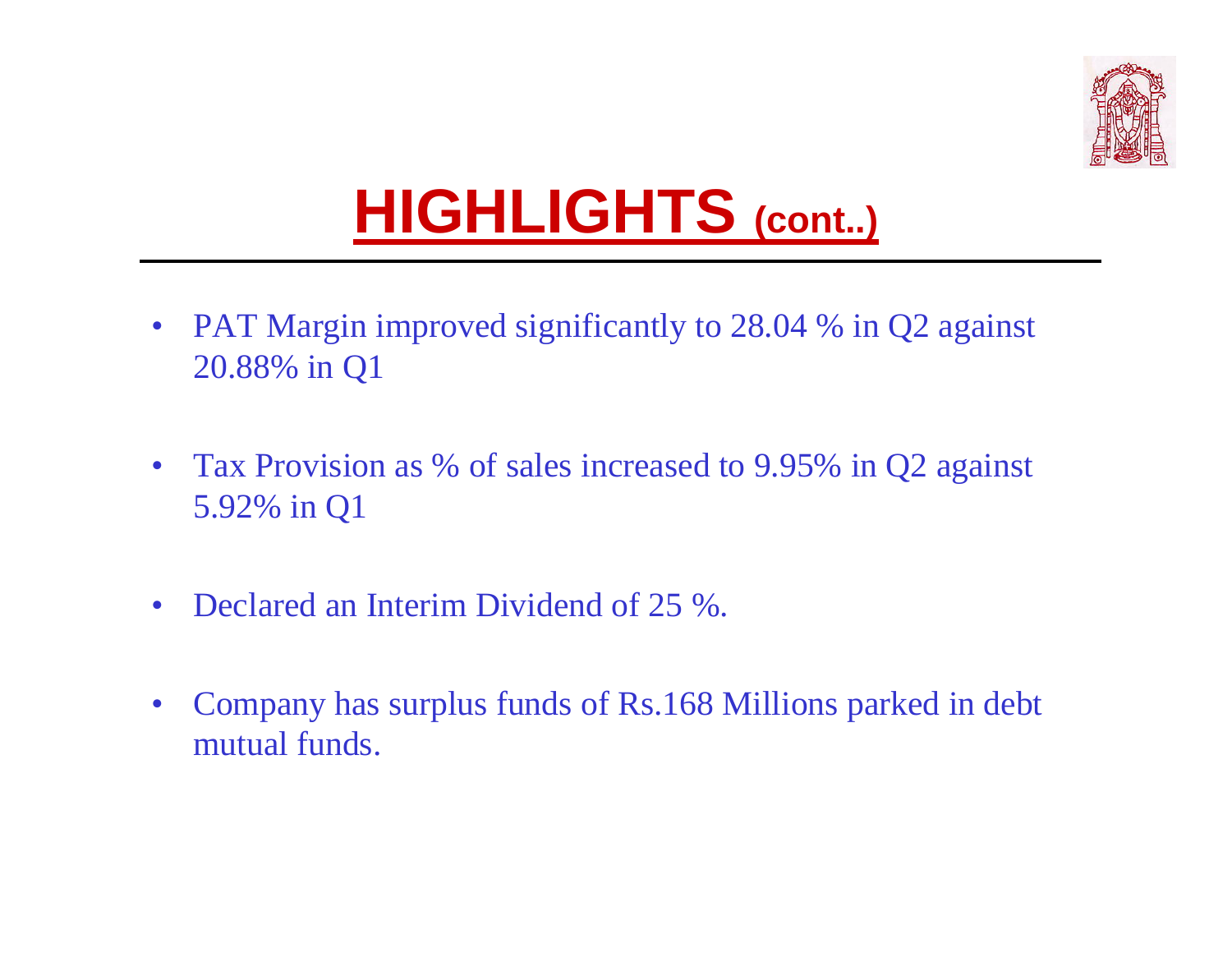

# **HIGHLIGHTS (cont..)**

- The fresh programming hours decreased from 394.5 in Q1 to 344.5 in Q2 as a result of Company's strategy to reduce exposure on DD net work and programmes on DD Metro going off air.
- Launched one daily soap on prime time namely, "Kohi Apna Sa" on Zee TV
- Successfully renegotiated higher rates for Kkusum with Sony w.e.f. 1/9/2001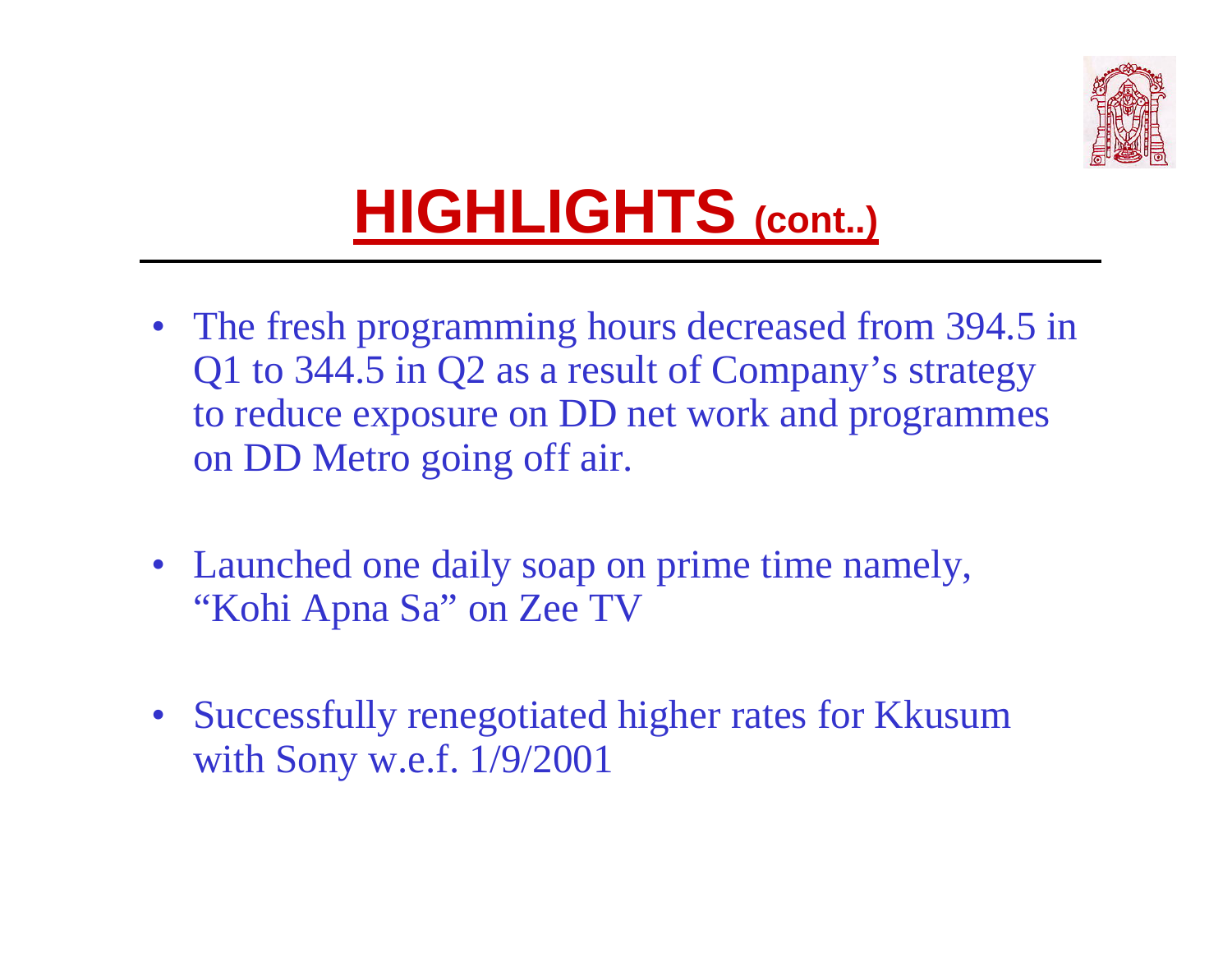

# **HIGHLIGHTS (cont..)**

- Launched two daily soaps on Vijay TV and launching three new dailies, two on Sony and one on Star in Q3
- Star TV has bought rights of Kabhii Sautan..., a daily soap and Kundali, a weekly soap, from Channel 9, which are being launched in October / November. It would benefit the Company in terms of supply of future episodes of those serials to Star TV
- Currently 21 Balaji shows featuring in Top 30 shows on satellite channels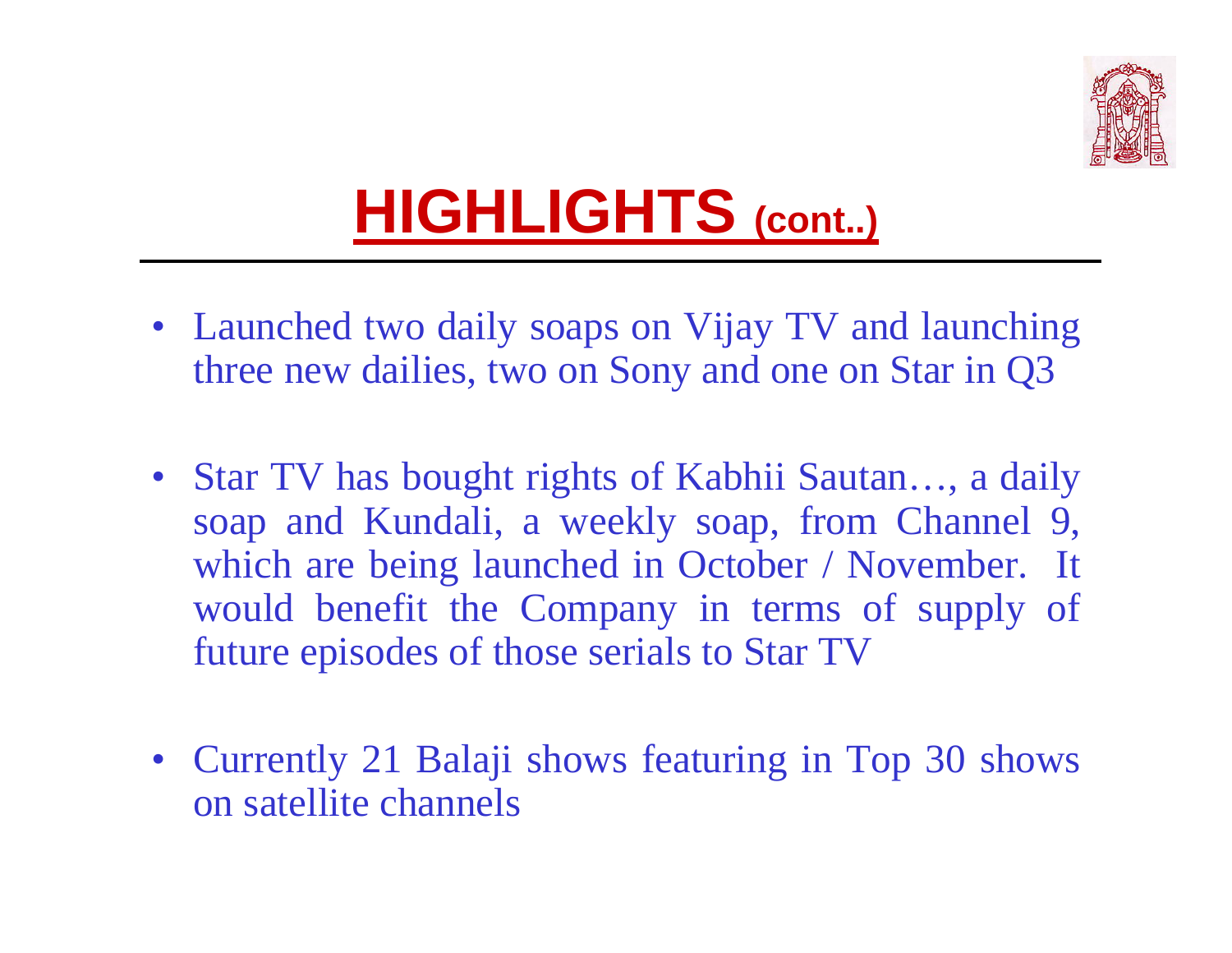

### Programming Mix (Hours)

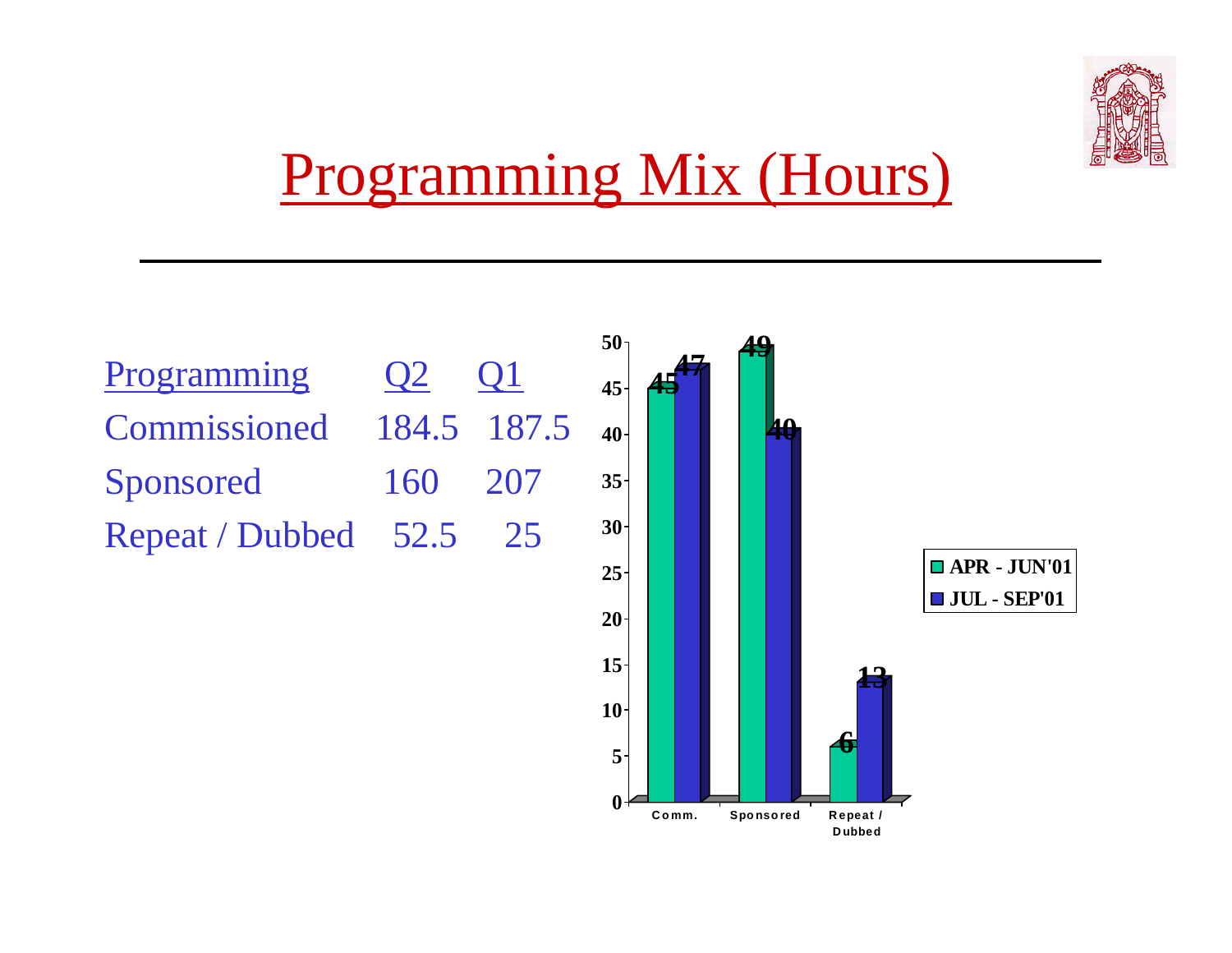

## Hindi & Regional Programs (Hours)

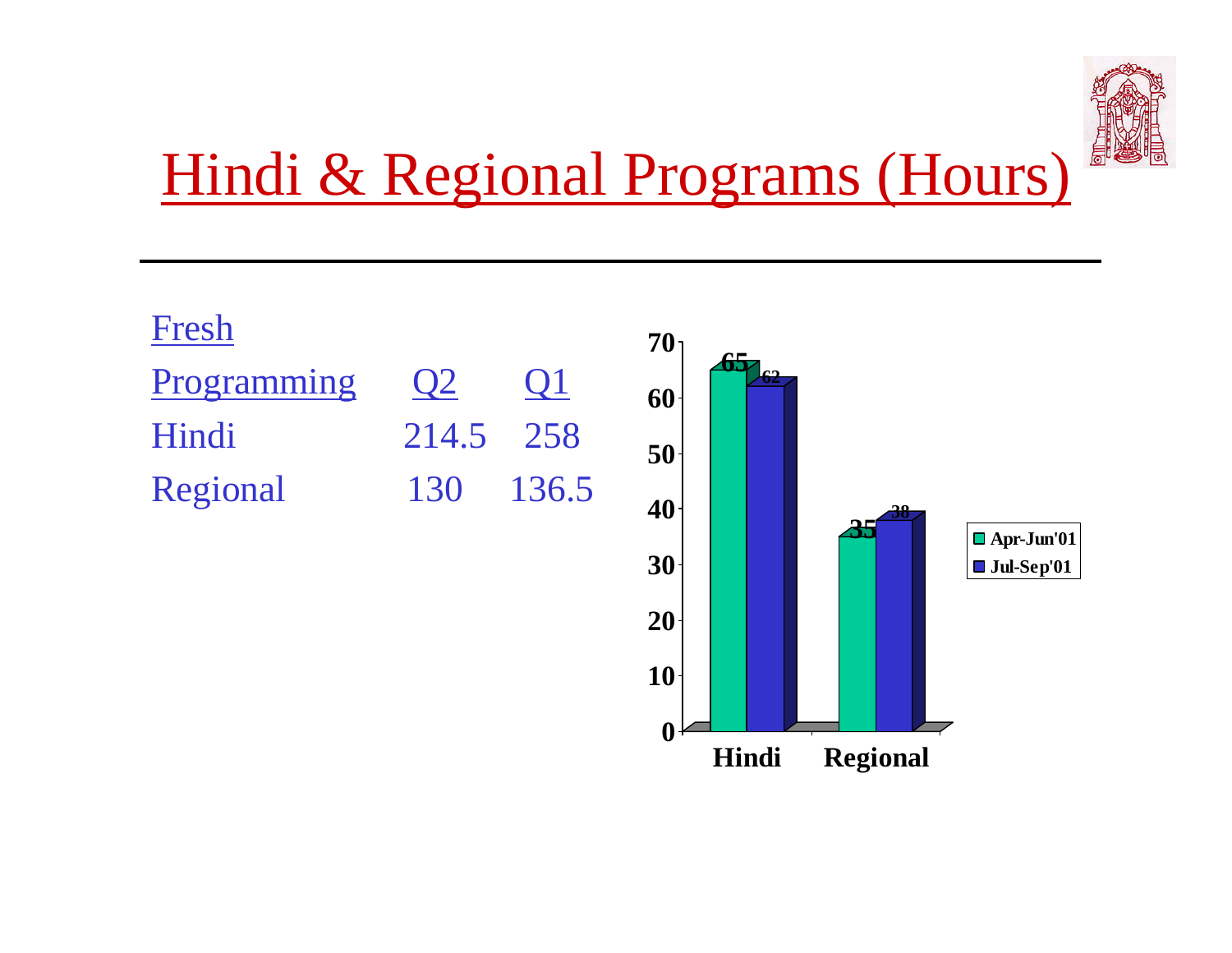

### Revenue Mix (in millions)

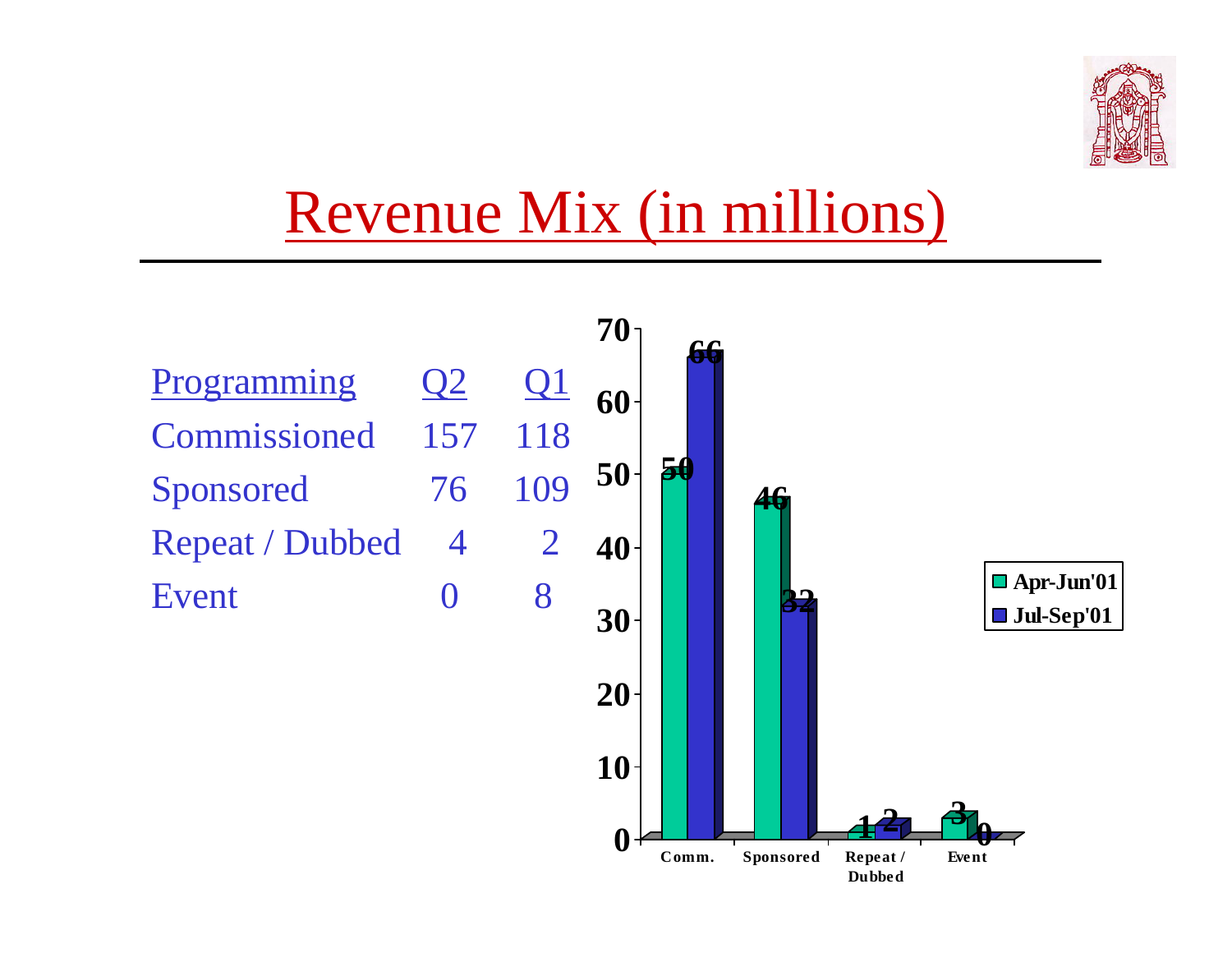

### **Revenue Mix – Channelwise**

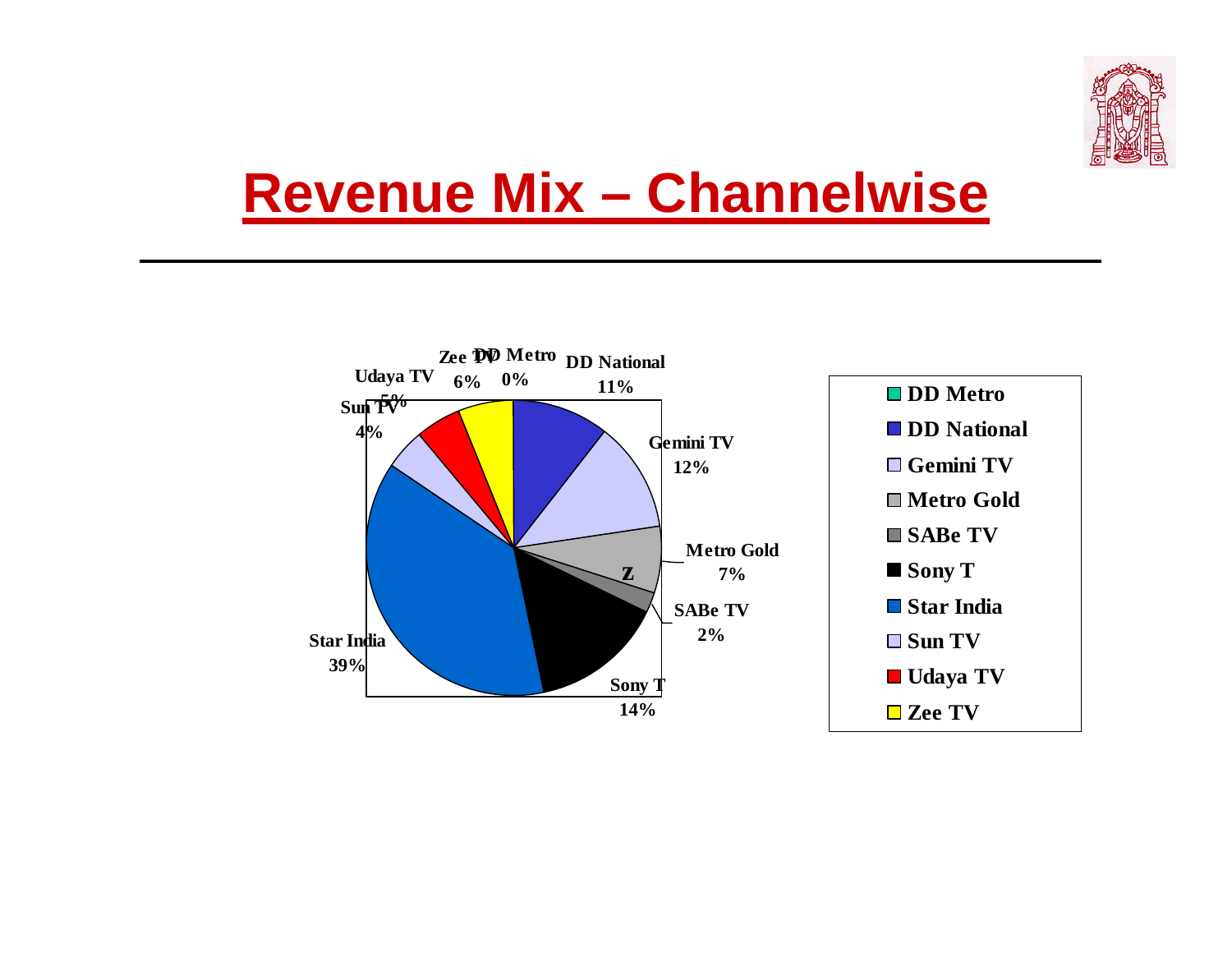

## Change in Programming in Q1

| $\bullet$ | Serials went on air<br>Kohi Apna Sa        | <b>Channel</b><br><b>Zee TV</b> | Frequency<br>5 Days | Date<br>27/8/2001 |
|-----------|--------------------------------------------|---------------------------------|---------------------|-------------------|
| $\bullet$ | Serials went off air<br>Kabhi Sautan Kabhi | <b>Channel</b>                  | Frequency           | Date              |
|           | Saheli                                     | <b>Metro Gold</b>               | 4 Days              | 10/9/2001         |
|           | Kundali                                    | <b>Metro Gold</b>               | 1 Day               | 04/9/2001         |
|           | Kavita                                     | <b>Metro Gold</b>               | 1 Day               | 06/9/2001         |
|           | <b>Ghar Ek Mandir</b>                      | <b>Sony TV</b>                  | 5 Days              | 20/9/2001         |
|           | Pelli Kanuka                               | Gemini TV                       | 1 Day               | 02/7/2001         |
|           | Kuch Khona Hai.                            | <b>DD</b> National              | 1 Day               | 09/7/2001         |
|           | Kaliren                                    | <b>DD</b> Metro                 | 5 Days              | 06/7/2001         |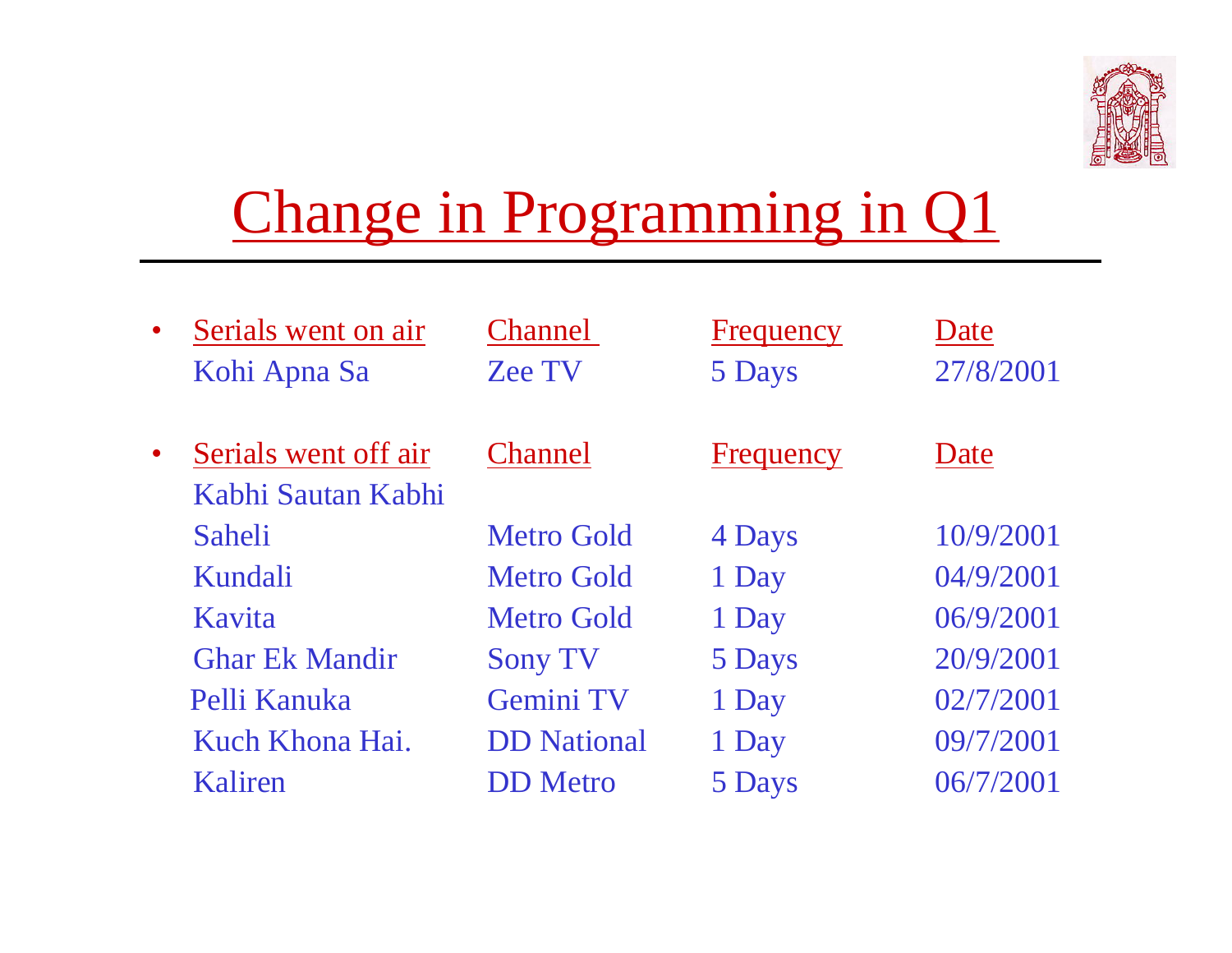

### Likely Change in Programming

| $\bullet$ | Serials to go on air         | <b>Channel</b>    | Frequency        | Month      |
|-----------|------------------------------|-------------------|------------------|------------|
|           | Kasauti Zindagi Kay          | <b>Star India</b> | 4 Days           | 29/10/2001 |
|           | Kutumb                       | <b>Sony TV</b>    | 5 Days           | 29/10/2001 |
|           | Kal                          | <b>Sony TV</b>    | 5 Days           | November   |
|           | Kavayanjali                  | Vijay TV          | 5 Days           | 01/10/2001 |
|           | Kudumbbam aur Kovil Vijay TV |                   | 5 Days           | 01/10/2001 |
| $\bullet$ | Serials to go off air        | <b>Channel</b>    | <b>Frequency</b> | Month      |
|           | Kelunga Mamiyare             | <b>Sun TV</b>     | 5 Days           | November   |
|           | <b>Itihaas (Repeat)</b>      | <b>Sony TV</b>    | 5 Days           | November   |
|           |                              |                   |                  |            |